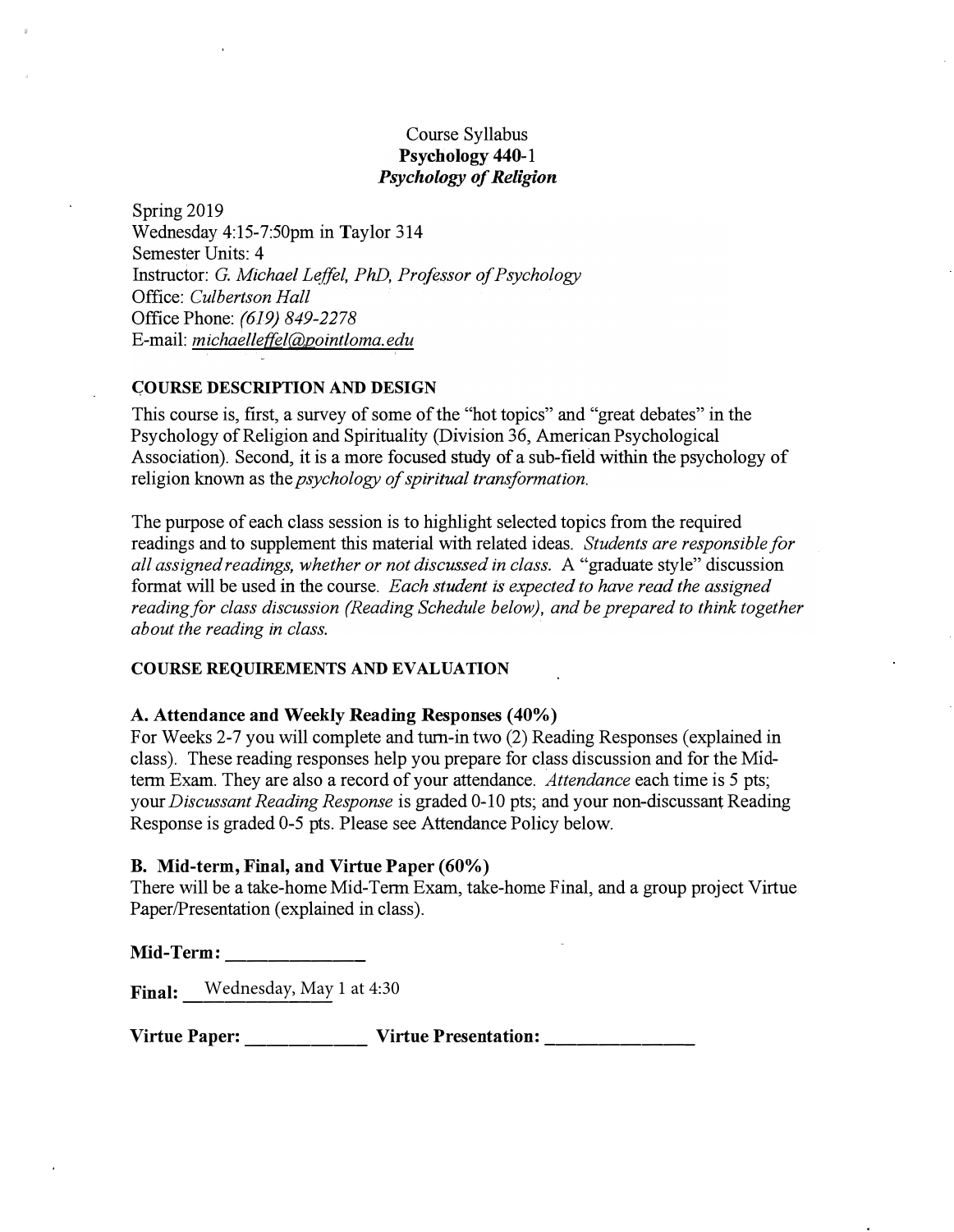## **Attendance Policy and Contribution to Grade**

Please come to class. When you are not present, the class dynamic changes. Inconsistent class attendance/tardiness impacts your final grade in the following way:

1. In a once-a-week course, following ONE (1) unexcused absence, *beginning with the* second unexcused absence, five (5) points will be deducted from your Final Total for each absence. In this class this deduction usually has a substantial impact on your grade.

2. In addition: "Whenever the number of accumulated absences in a class, for any cause, exceeds 10% percent of classes (equivalent to one and one-half weeks in a 15-week semester course), the faculty member sends a written report to the Associate Provost for Academic Administration which may result in de-enrollment" (Catalog, p. 37). In this course, that would be after two (2) absences in this class.

## **PLNU Attendance Policy and Reporting**

#### What is an "Unexcused" Absence?

1. "There are no allowed or excused absences except when absences are necessitated by certain University-sponsored activities and are approved in writing by the Provost"  $(Catalog)$ .

2. In addition, the Professor will excuse (legitimate) illness only with MD note. No exceptions please.

3. Medical (check-ups) and Dental appointments ARE NOT excused absences.

# **OFFICE HOURS**

To schedule an appointment with me: Either (i) arrange a time with me in person, or (ii) write me a note with your available times and telephone number. It's easier if we try to schedule a time in person before or after class than by email. Making an appointment will insure that you have the uninterrupted amount of time you wish.

**Office phone:** (619) 849-2278 E-mail: michaelleffel@pointloma.edu

## **FINAL EXAMINATION POLICY**

Successful completion of this class requires taking the final examination on its scheduled day. The final examination schedule is posted on the Class Schedules site. No requests for early examinations or alternative days will be approved.

 $\overline{2}$ .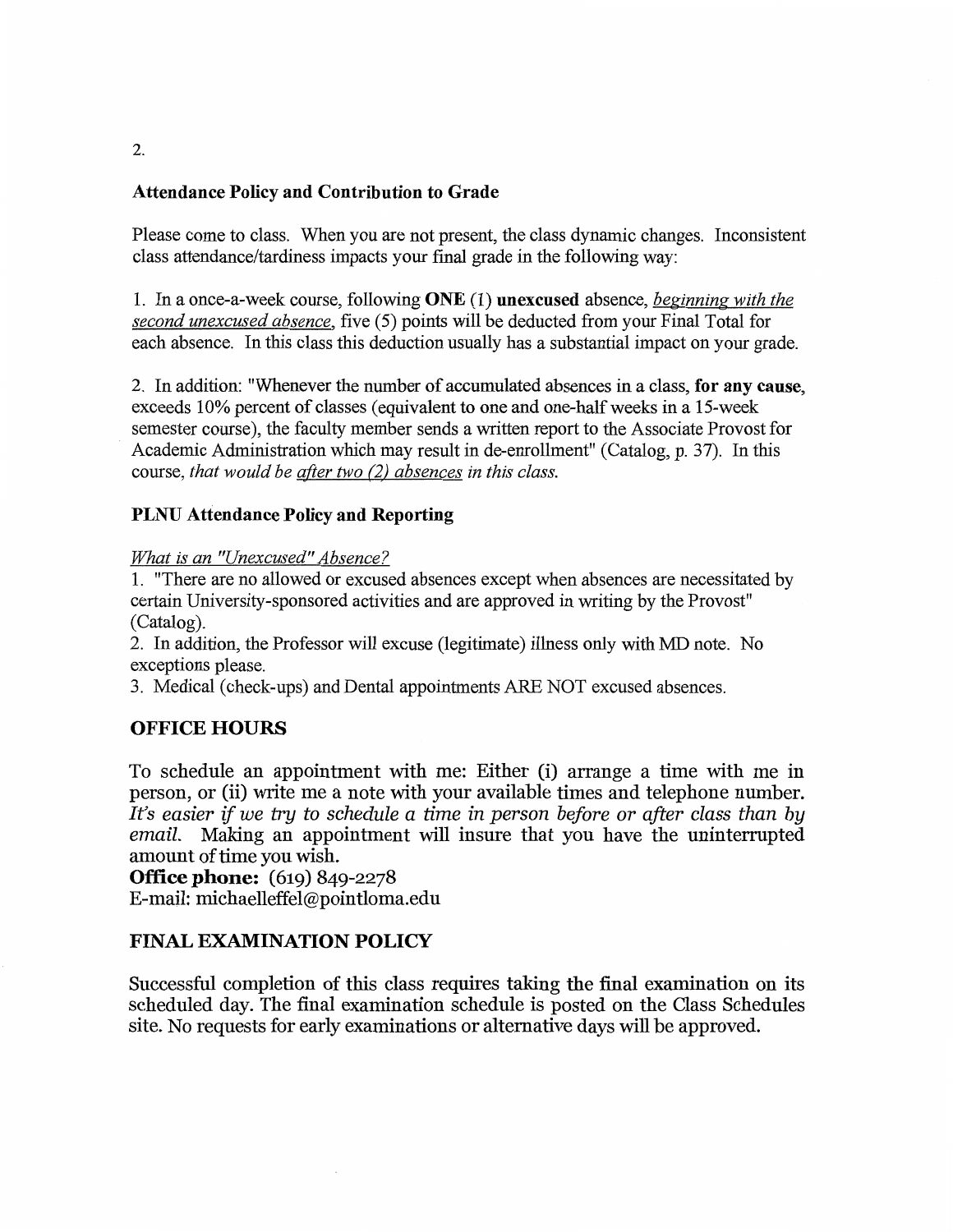#### Point Loma Nazarene University **Psychology Department Academic Guides**

| Z Score       |           |        |       |       |  |
|---------------|-----------|--------|-------|-------|--|
| ላ             | 1.33      | 0.0918 | 9.2%  |       |  |
| 4.            |           | 0.1587 | 6.7%  | 15.9% |  |
| $3+$          | 0.67      | 0.2514 | 9.3%  |       |  |
|               | 0.33      | 0.3707 | 11.9% |       |  |
| $3-$          | 0         | 0.5    | 12.9% | 34.1% |  |
| $G +$         | $-0.33$   | 0.6293 | 12.9% |       |  |
| $\frac{1}{2}$ | -1        | 0.8413 | 21.2% |       |  |
|               | $-1.33$   | 0.9082 | 6.7%  | 40.8% |  |
|               | $-1.67$   | 0.9525 | 4.4%  |       |  |
|               | -2        | 0.9772 | 2.5%  |       |  |
|               | $-2.33$   | 0.9901 | 1.3%  |       |  |
| Ξ             | $< -2.33$ |        | 1.0%  | 9.2%  |  |

#### DEPARTMENT FACULTY NORMAL CURVE GUIDES

| r ercemage Score        |        |                      |  |  |  |
|-------------------------|--------|----------------------|--|--|--|
| $=$ $\overline{A}$      |        | 93-100% Total points |  |  |  |
| Ą                       | 90-92% |                      |  |  |  |
| $\overline{B}$ +        | 88-89% |                      |  |  |  |
| B                       | 84-87% |                      |  |  |  |
| $\overline{\mathsf{B}}$ | 80-83% |                      |  |  |  |
| $\overline{C}$ +        | 77-79% |                      |  |  |  |
| C                       | 70-76% |                      |  |  |  |
| $\overline{\text{C}}$   | 65-69% |                      |  |  |  |
| D+                      | 62-64% |                      |  |  |  |
| D                       | 55-61% |                      |  |  |  |
| D                       | 50-54% |                      |  |  |  |
| F                       | 49%    | or below             |  |  |  |

 $D$ otooptaan Rooto

A minimum of 50 % is needed to pass the course.

#### DEPARTMENT FACULTY STUDY AND ATTENDANCE GUIDES

STUDY TIME: A faculty member should design courses with the expectation that a student would spend an average daily study time of two (2) hours outside class for each hour of time spent in classroom.

STUDY SCHEDULE: It is not the faculty member's responsibility to schedule the two hours of outside study. A student should learn to use this time without explicit direction nor coercion. It takes most students this much time to do regular assignments.

ATTENDANCE: Attendance is required for all classes. If a faculty member establishes the student as responsible for his/her attendance, it does not mean that absences are excused. The catalog lists the only excused absences.

#### **Required Texts:**

÷

The Human Condition by Thomas Keating University Reader for SP19 PSY440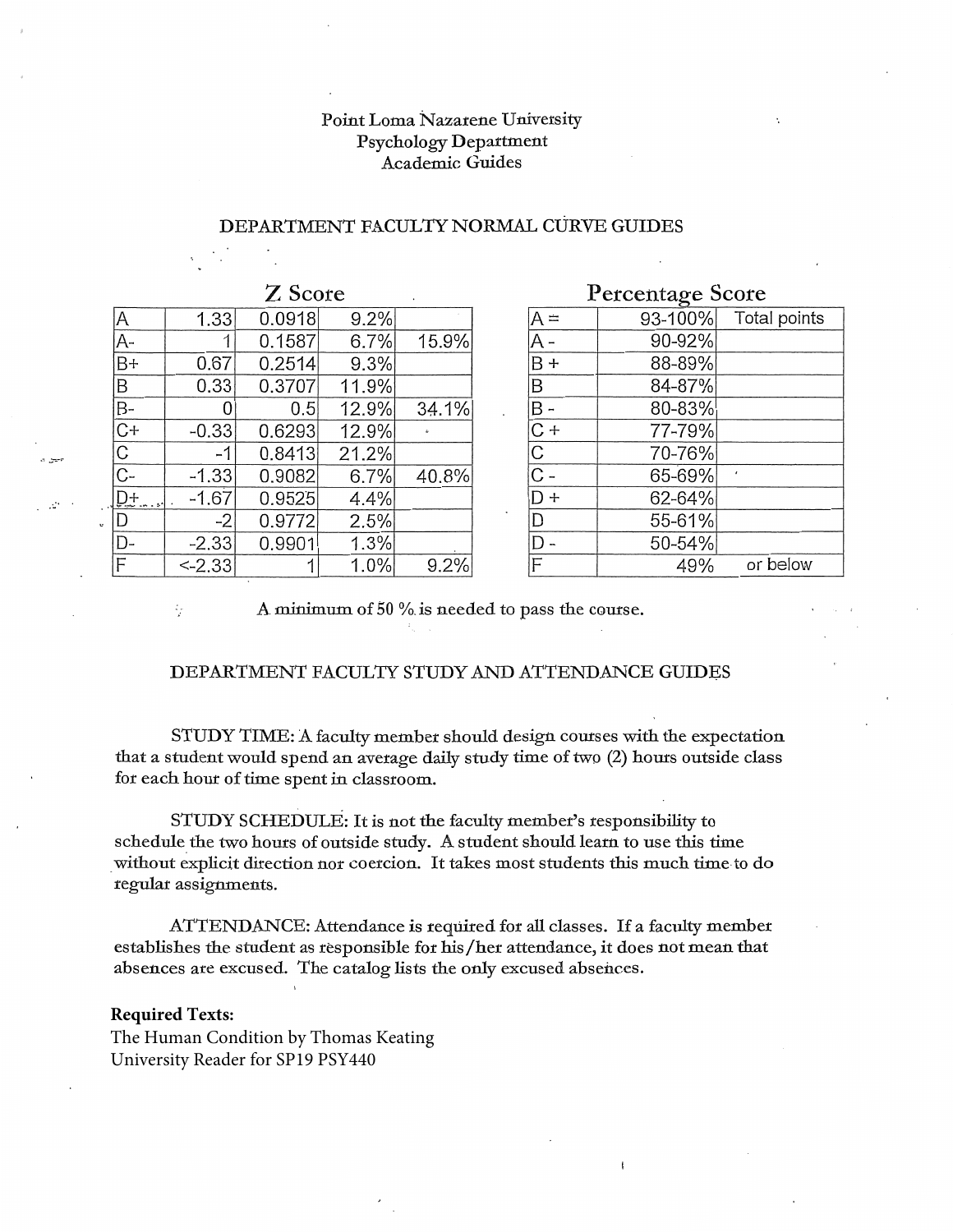# PLNU COPYRIGHT POLICY

PLNU, as a non-profit educational institution, is entitled by lws to use materials protected by the US Copyright Act for classroom education. Any use of those materials outside the class may violate the law.

# PLNU ACADEMIC HONESTLY POLICY

Students should demonstrate academic honesty by doing original work and by giving appropriate credit to the ideas of others. Academic dishonesty is the act of presenting information, ideas, and/or concepts as one's own when in reality they are the results of another person's creativity and effort. A faculty member who believes a situation involving academic dishonesty has been detected may assign a failing grade for that assignment, examination, or the course, depending on the seriousness of the offense. Faculty should follow and students may appeal using the procedure in the university Catalog. See Academic Policies for definitions of kinds of academic dishonesty and for further policy information.

## **ACADEMIC ACCOMMODATIONS**

"All students are expected to meet the standards for this course as set by the However, students with learning disabilities who may need *instructor.* accommodations should discuss options with the Academic Support Center (ASC) during the first two weeks of class. The ASC will contact professors with suggestions related to classroom needs and accommodations. Approved documentation must be on file in the ASC prior to the start of the semester."

Note: This syllabus is not a contract. The Professor reserves the right to modify the syllabus to accomplish the learning objectives of the course.

#### **PLNU Mission**

To Teach ~ To Shape ~ To Send

Point Loma Nazarene University exists to provide higher education in a vital Christian community where minds are engaged and challenged, character is modeled and formed, and service is an expression of faith. Being of Wesleyan heritage, we strive to be a learning community where grace is foundational, truth is pursued, and holiness is a way of life.

4.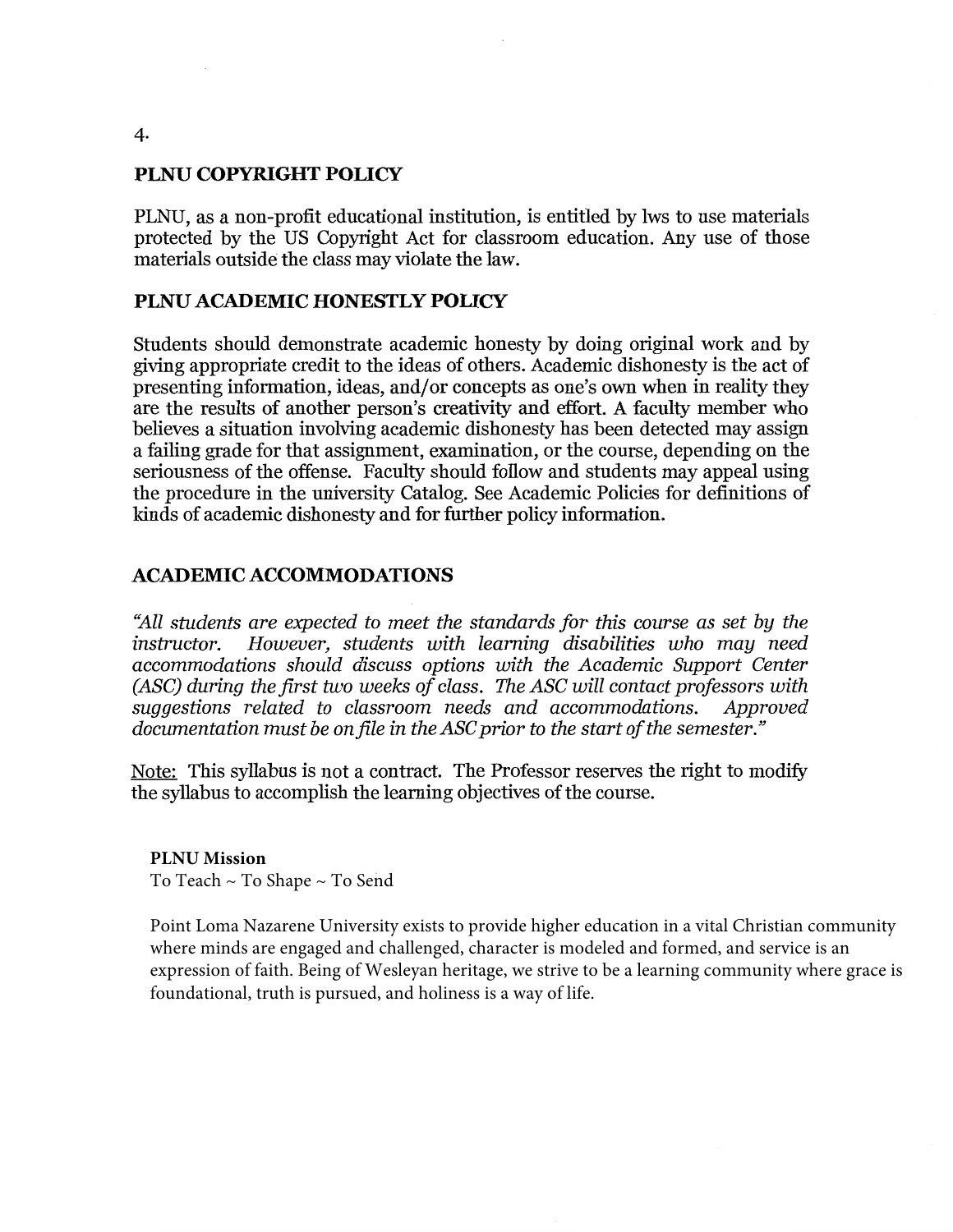## **PSY 440** Course-at-a-Glance Hot Topics and Great Debates in the Psychology of Religion and Spirituality

## Part 1 **What 'On Earth' is Religion For? Contrasting Views of Religion and Spirituality**

**Major Themes:** How religion may be good for you (and why); the difference between religiousness and spirituality; the relationship between morality and spirituality; reconceptualizing spirituality in the paradigm of flourishing; the concept of *natural* spirituality and relationship to the moral emotions.

## Part 2 **A Fruitful Darkness** A "Forgotten" Way of Spiritual Transformation

Major Themes: Rethinking the purpose, problem, and process of spiritual transformation; the concept of *developmental spirituality*; a typology of Christian spiritual *telos*; importance of virtues and vices in the "dark night" journey; the difference between *kataphatic* and *apophatic* spiritual practices; the purgative process of spiritual transformation.

## Part 3 **Embodied Virtue Spiritual Transformation in the Age of Virtue Science**

**Major Themes:** How the contemporary science of virtue could help us construct a an new approach to virtue and virtue practices; the capacity to love as central *telos* of spiritual maturity; why the psychology of spiritual transformation needs a virtue approach; what is a virtue; which virtues and why; a new model of virtuous caring.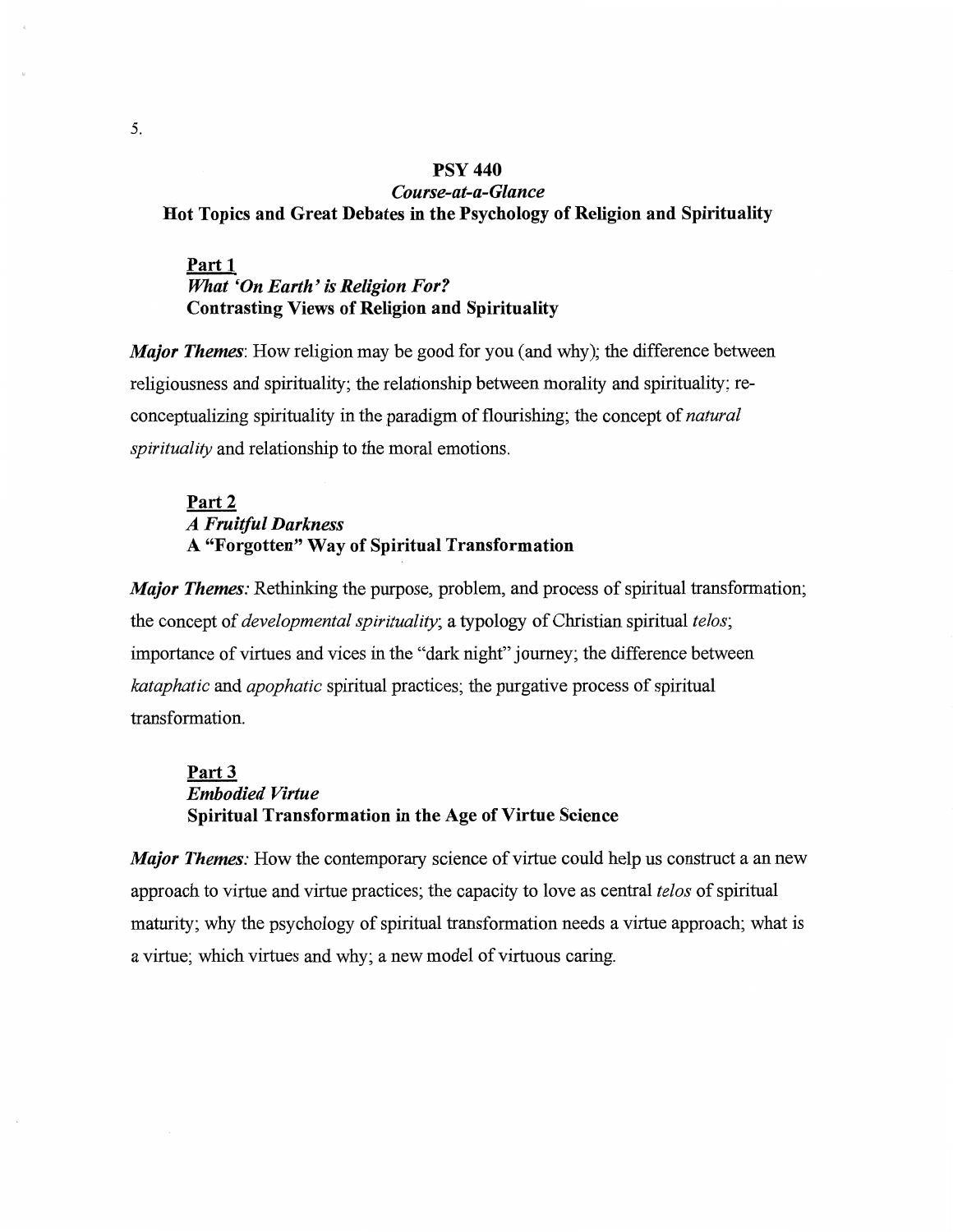## **PSY 440 Psychology of Religion and Spirituality Class Topics and Reading Schedule**

#### Introduction: Week 1 (Jan 11)

Intro to the Course "Hot Topics" and "Great Debates" in the Psychology of Religion and Spirituality (PRS) \*Major Theme of the Course Integrating Morality in the Psychology of Spirituality

Note: For Weeks 2-7, please read both readings in preparation for class discussion. Each week you will write two (2) Reading Responses related to the readings. While you will turn-in both Reading Responses, you will be a class discussant for only one of the Reading Responses/articles (described below and in class).

#### Part 1 What 'On Earth' is Religion For? **Contrasting Views of Religion and Spirituality**

Major Themes: How religion may be good for you (and why); the difference between religion and spirituality; the relationship of moral "goodness" to spirituality; multiple "levels" of personality; moral emotions as a "natural" basis of spirituality.

#### **Week 2 (Jan 16)**

Is Religion "Good" for You? Surprising Findings and Unresolved Questions Read: Myers, Religion and Human Flourishing (Last name A-L are discussants)

Is There a Difference Between Religiousness and Spirituality? Why the Distinction May Matter Read: Vieten &Schammell, Understanding Spirituality and Religion (M-Z are discussants)

#### \*Overview of Virtue Paper Project and Groups

Week 3 (Jan 23)

**Beyond Belief** Why Religion is Not (Merely) About God Read: Armstrong, Wish for a Better World (A-L discussants)

The Moral Heart of "Mature Religion" and "True Spirituality" The Relation between the Moral and the Spiritual Read: Symington, Emotion and Spirit (M-Z) discussants)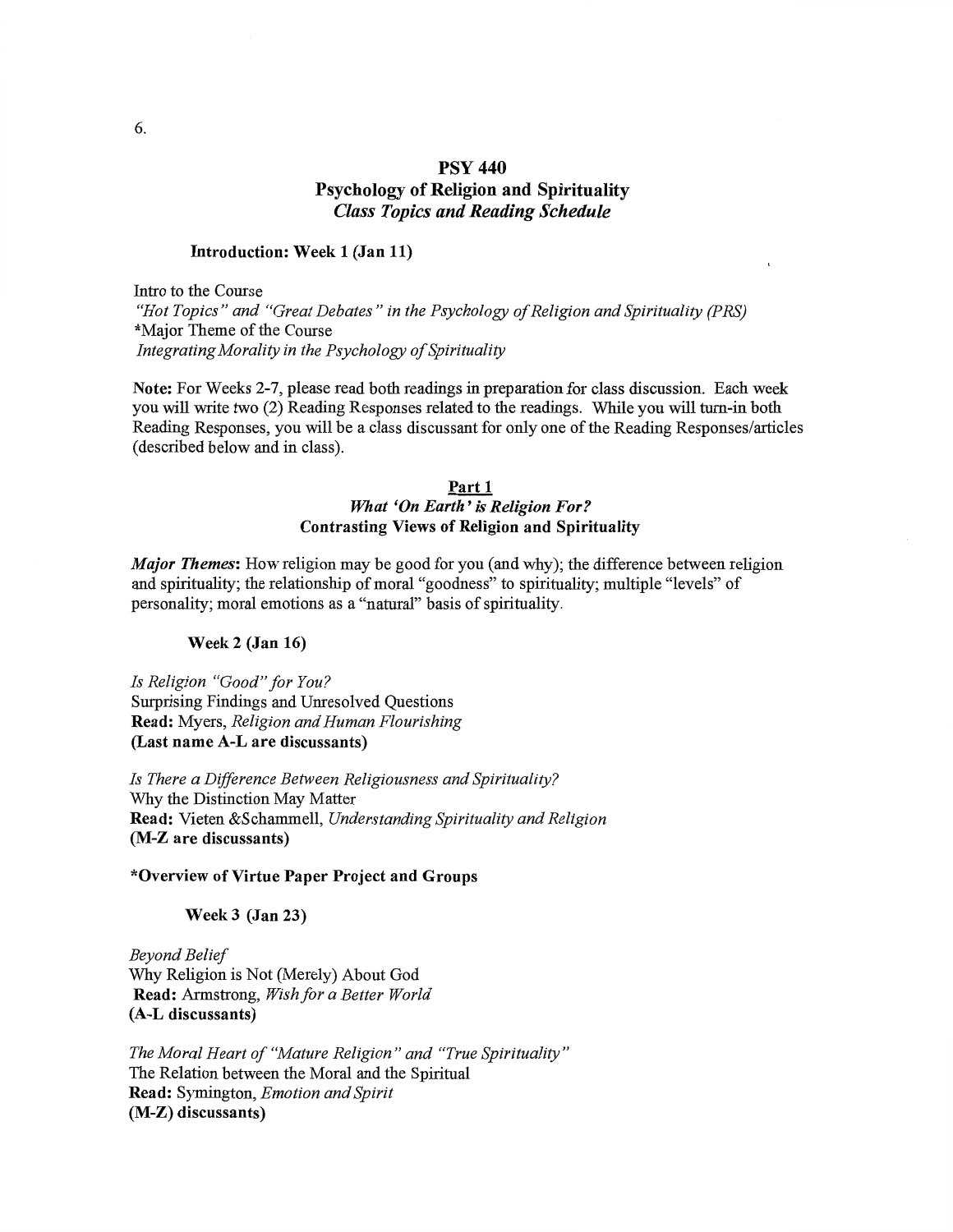Week 4 (Jan 30)

Spirituality and "Project Eudaimonia" A New Direction for the Psychology of Spirituality (A-L discussants) Read: Vaillant, The Difference Between Religion and Spirituality

Spirituality "Naturalized" Hidden Relational "Goods" of the Moral Emotions Read after Class: Class Handout and Notes  $(M-Z)$  discussants)

#### Part 2

#### **A Fruitful Darkness** A "Forgotten" Way of Spiritual Transformation

Major Themes: Why the psychology of spiritual transformation needs theology; rethinking the problem, purpose, and process of spiritual transformation; the concept of developmental spirituality; a typology of Christian spiritual telos; importance of virtues and vices in the "dark night" of the soul; the difference between kataphatic and apophatic spiritual practices; the purgative process of spiritual transformation.

Week 5 (Feb 6)

#### \*Distribution of Mid-Term Take-home Exam

Overview of the "Dark Night" Journey (Part1) Rediscovering a Forgotten Way of Spiritual Transformation Read: Coe, Musings on the Dark Night of the Soul, pp. 293-302 (only) (A-L discussants)

"Glittering Vices" Overview of the Virtue-Vice Tradition in Christian Spirituality Read: De Young, Glittering Vices, Ch. 1  $(M-Z)$  discussants)

**Week 6 (Feb 13)** 

Dark Night Journey (Part 2) "Purpose" and "Problem" of the Dark Night Journey Read: Coe, Musings on the Dark Night of the Soul, pp. 302-304 (only) (A-L discussants)

"The Human Condition" (Part 1) On the Origin of the Glittering Vices Read: (Book) Keating, Ch. 1 (only) (M-Z) discussants)